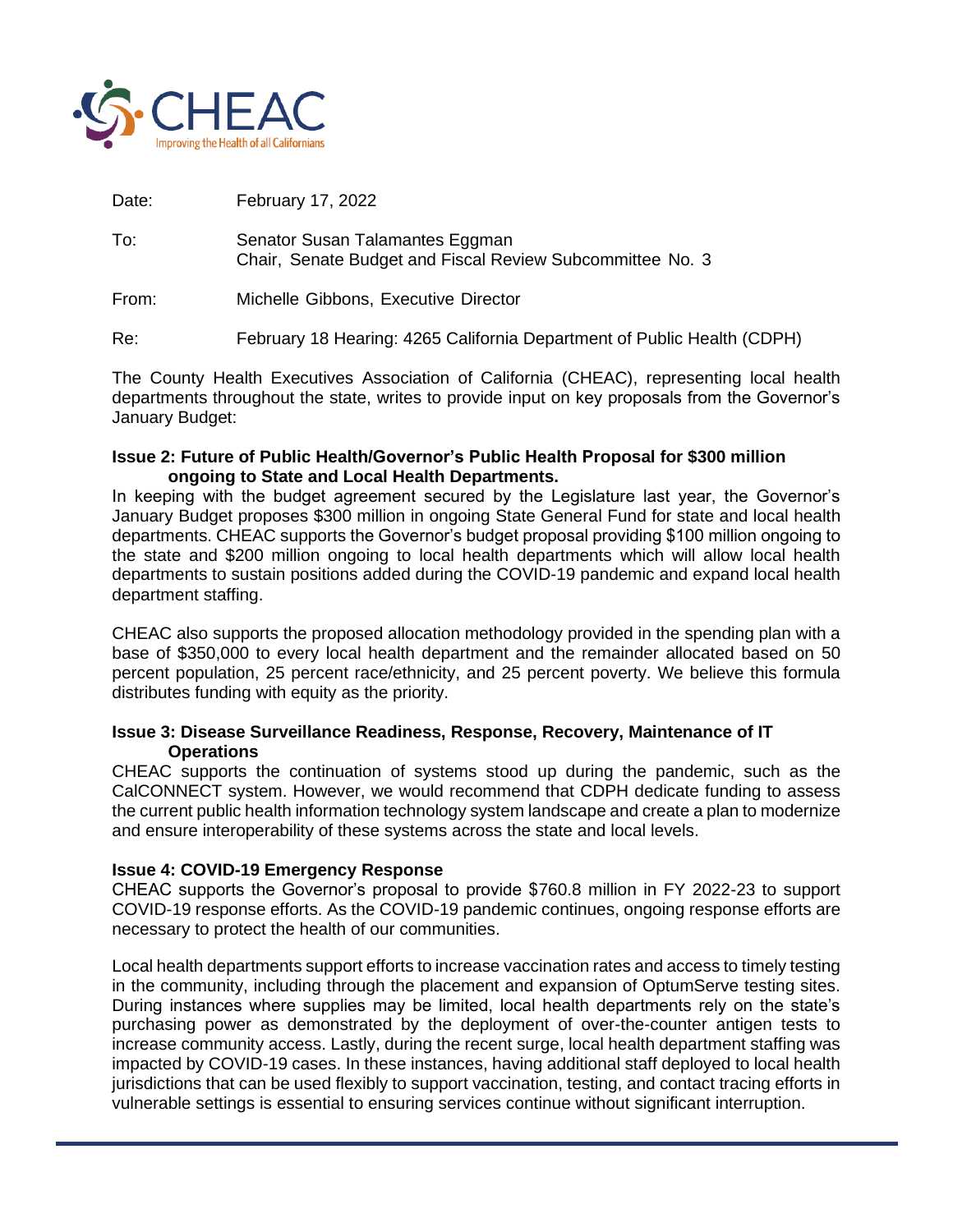The deployment of resources into local health jurisdictions is effective when done in coordination with the local health department. By leveraging local health departments' local expertise and knowledge of diverse needs, the risk for duplication of services and activities is minimized. We encourage the state to reinforce this approach in the deployment of additional resources.

### **Issue 9: Climate and Health Surveillance Program**

CHEAC supports the Governor's proposal to provide \$10 million to CDPH to establish a monitoring program to track emerging or intensified climate-sensitive health impacts and diseases and create real-time notifications for local public health departments, providers, and at riskpatients.

Climate change can impact health in many ways, including illness, injury, and death from extreme weather events. It impacts social and environmental determinants of health, such as safe drinking water, sufficient food, and secure shelter. California must have the capability to track data on disease risks and disease occurrence, as well as the capacity to model and forecast climaterelated health effects.

## **Issue 10: Regional Public Health Climate Planning**

CHEAC supports the proposed investment of \$25 million in 2022-23 to provide grants to develop regional Climate and Health Resilence Plans. Local health departments prepare for and respond to the health effects of climate change events such as wildfires, flooding, and heat waves/heatrelated illness.

CHEAC continues to have outstanding questions around how the state will ensure coordination of these efforts given the unique role and expertise of local health departments in preparedness and response activities. It will be critical to ensure that grant-supported efforts of community partners are not duplicative, and we encourage the state to coordinate these activities through local health departments. CHEAC looks forward to partnering with the state on these grant funding details.

#### **Issue 12: Alzheimer's Healthy Brain Initiative**

CHEAC supports the proposed investment of \$10 million one-time General Fund to continue the Healthy Brain Initiative in the existing six local health jurisdictions and expand in up to six additional local health jurisdictions.

Cognitive decline, ranging from mild cognitive impairment to dementia, can have significant and costly implications for an individual's overall health and wellbeing. The CDC Healthy Brain Initiative details a comprehensive, multidisciplinary path forward in promoting cognitive health, addressing cognitive impairment, and meeting needs of caregivers. The Initiative's action agenda items provide further guidance on risk identification and reduction, education and training, policy and partnership development, and monitoring and evaluation to more expeditiously slow, stop, or prevent the development of this costly condition.

By strengthening state and local public health capacity, developing partnerships, and integrating cognitive health into existing public health efforts, California can make progress in reducing risk for cognitive decline amongst our residents.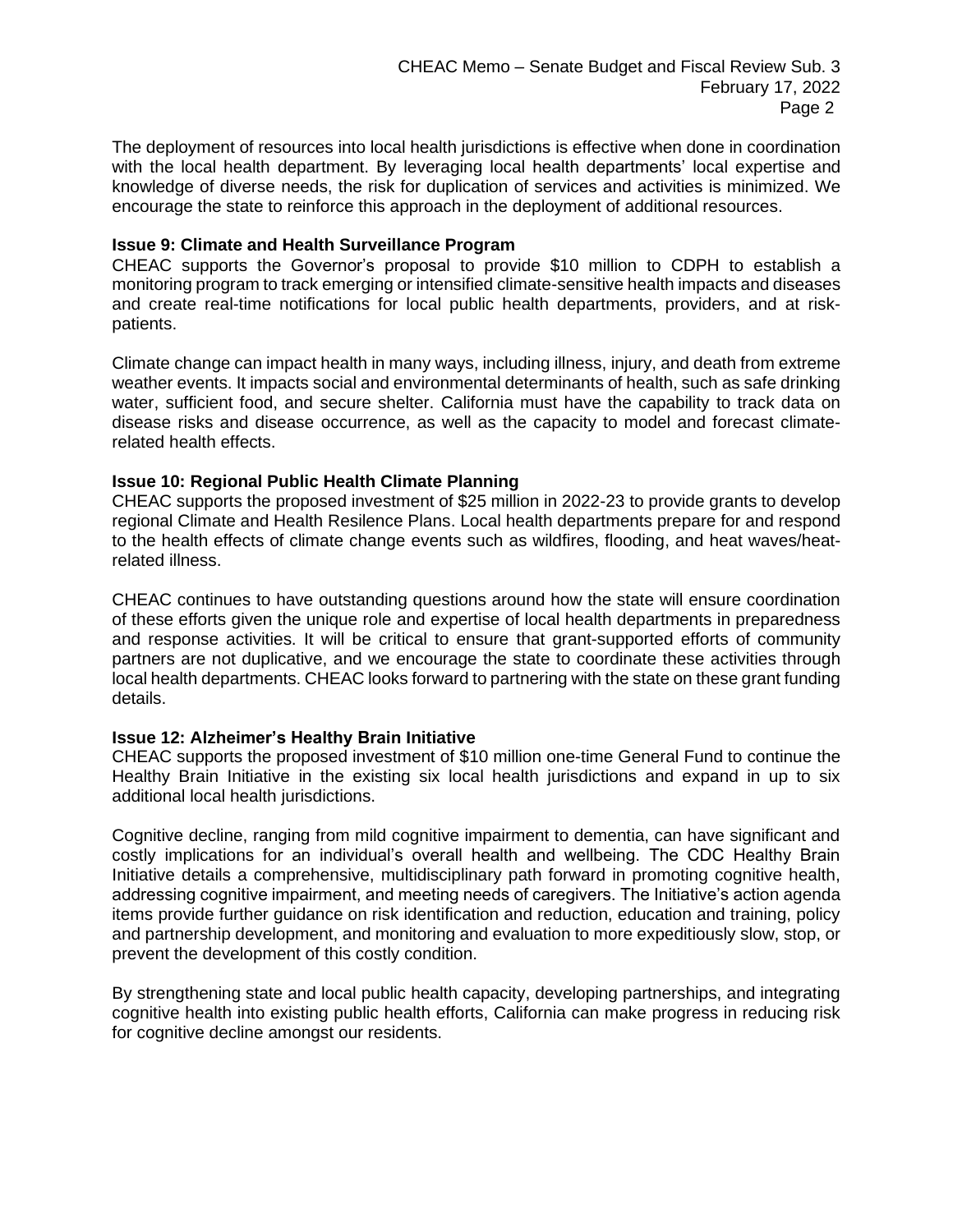## **Issue 13: Opioid Public Awareness Campaign and Surveillance**

CHEAC supports the proposed investment of \$55 million from the Opioid Settlement Fund in FY 2022-23 to support media and health communications campaigns targeted towards youth opioid education and awareness, fentanyl risk education, and data collection on opioid overdose trends.

Local health departments recognize the devasting impacts opioids are having on our communities and support efforts to reduce and prevent substance use disorders. Local health departments have launched public awareness campaigns up and down the state to educate the public about the harms associated with opioid use disorders. Several jurisdictions lead opioid safety coalitions with alongside community partners to promote safe prescribing and disposal practices, youth education, harm reduction services, and medicated assisted treatment.

We encourage CDPH to leverage the best practices and lessons learned from these local health department efforts and engage local health departments in the development of this campaign.

## **Issue 20: Books for Low-Income Children**

CHEAC supports the Governor's proposal to provide \$10 million in FY 2022-23 to support an early childhood literacy program for participants in the Women, Infants, and Children (WIC) Program and would welcome technical assistance efforts to support successful local implementation and increased participation.

#### **Issue 22: Adjustments to Support Home Visiting Programs**

CHEAC supports the Governor's Budget proposal to provide \$37.5 million ongoing General Fund to expand the California Home Visiting Program (CHVP). In California, 29 local home visiting programs operate throughout the state providing one-on-one support to pregnant and newlyparenting families with risk factors such as domestic violence, inadequate income, unstable housing, education less than 12 years, substance misuse, and depression and/or mental illness. Local health department public health nurses or paraprofessionals work with families for the first three years of an infant's life to prevent child abuse and neglect, support positive parenting, improve maternal and child health, and promote child development and school readiness utilizing evidence-based approaches.

This proposal would increase the number of families and children that would receive this intensive and specialized attention. CHEAC encourages CDPH, in consultation with local health departments, to explore additional models that may be implemented to ensure we are reaching our most vulnerable families. CHEAC also encourages CDPH to utilize this funding to first ensure existing programs are adequately funded before expanding to new jurisdictions.

#### **Issue 23: Adjustments to Support Black Infant Health (BIH)**

CHEAC supports the Governor's proposed investment of \$12.5 million ongoing General Fund to address African American infant morbidity and mortality. Local health departments administer the BIH program on behalf of the state. Programs may leverage community partnerships to reach target populations, and engagement of community-based organizations happens through the local health department to ensure appropriate implementation of the program and attainment of goals.